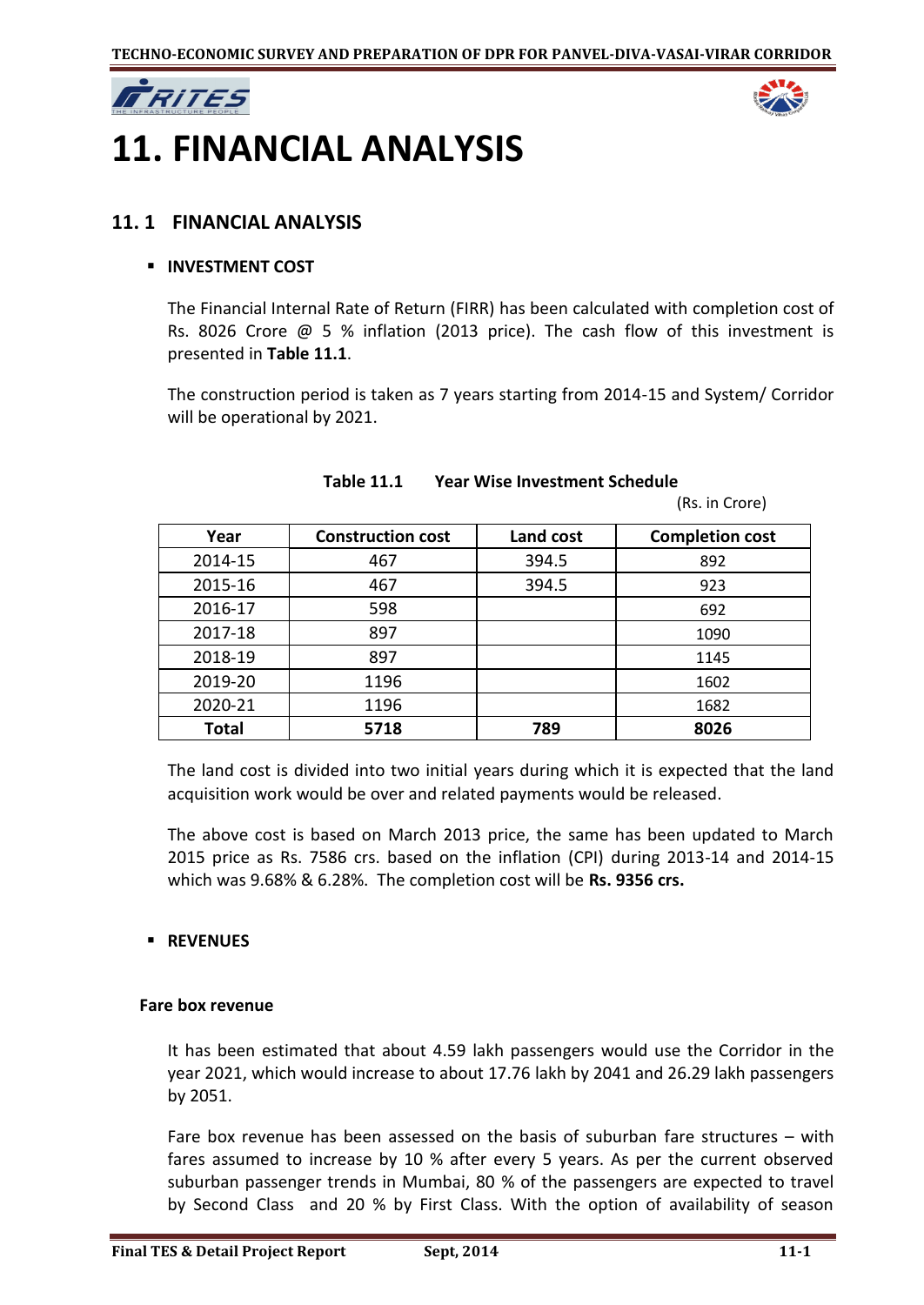



tickets, 75 % of the Second class and 98 % of the First class passengers are expected to travel by season tickets. As the Corridor would be developed as part of the suburban system, the same fare structure and passenger distribution is taken for financial analysis.

Based on expected ridership and composition of second/ first class and single journey/ season ticket passengers, it has been estimated that fare box revenue in 2021-22 (first year of operation) for Corridor shall be Rs. 142 Crore.

#### **Other sources of revenues**

Other sources of revenues could be commercial development and advertisement at station buildings. The advertisement revenue has been estimated at 5% of the fare box revenues during operations. Also, it is possible to raise resources through leasing of parking rights at stations, advertisement on trains and tickets, advertisements within stations and parking lots, advertisements on viaducts, columns and other metro structures, co-branding rights to corporate, film shootings and special events on metro premises.

### **FINANCIAL INTERNAL RATE OF RETURN (FIRR)**

The project is assumed to be funded entirely by the Indian Railways. The Financial Internal Rate of Return (FIRR) has been worked out upto the year 2051.

It is seen that the project has negative FIRR with even O&M expenses not being met by the revenue stream (**Table 11.2**). This can be made positive with non-fare box revenue being increased to about 155 % (presently taken as 5 %) of fare-box revenue each year.

Alternatively, if only O&M costs are considered (i.e. capital costs being considered as sunk money), the project can have breakeven with non-fare box revenue upwards of about 45 % of fare-box revenue.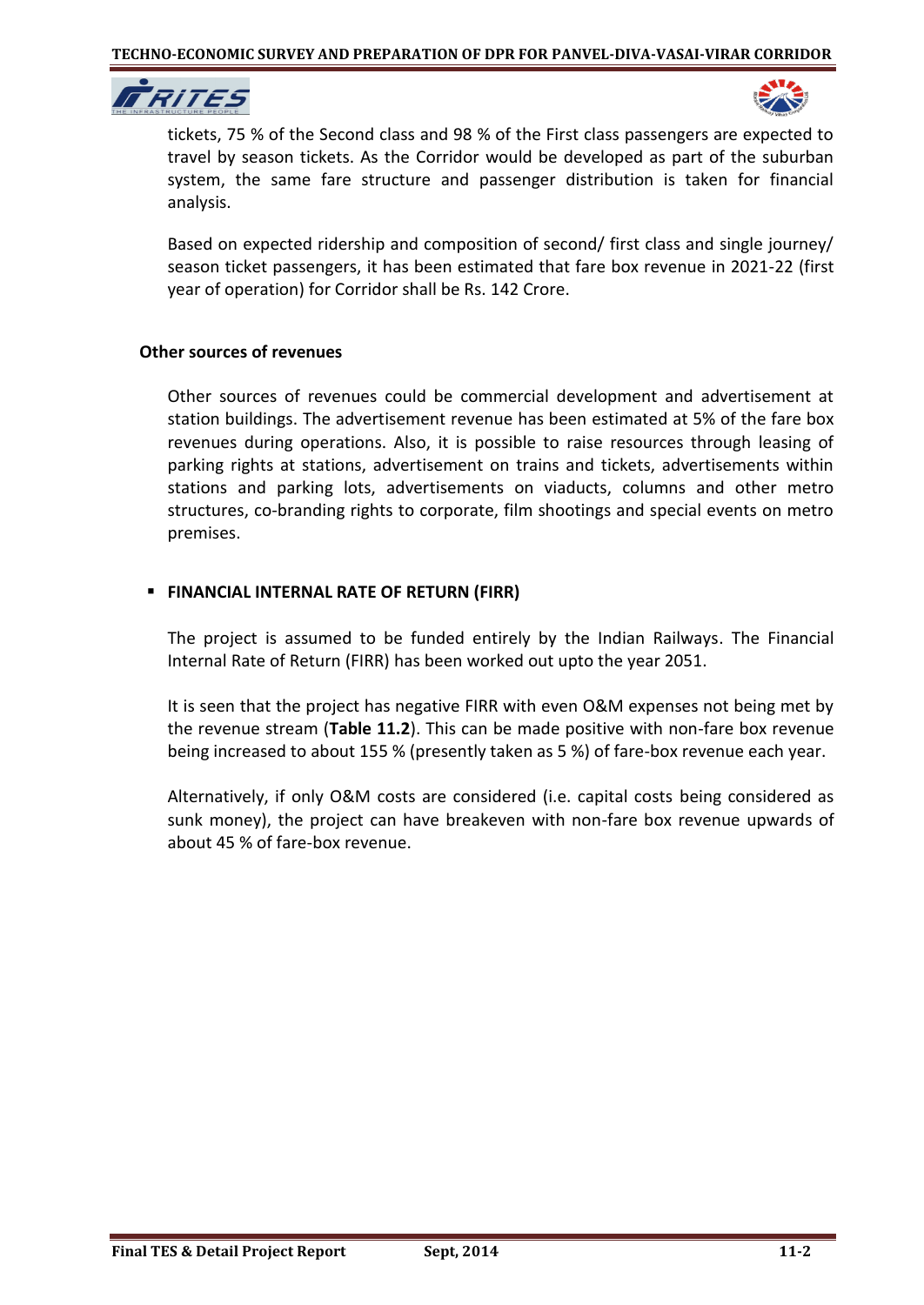



## **Table 11.2 Financial Analysis of Project Based on Suburban Fare Structure**

**(Rs. in Crore)** 

| <b>COST STREAM</b> |                   |       |                 |                  |          | <b>REVENUE STREAM</b> |                             |                              |                      |      |         |
|--------------------|-------------------|-------|-----------------|------------------|----------|-----------------------|-----------------------------|------------------------------|----------------------|------|---------|
|                    |                   | Land  |                 |                  |          | <b>TOTAL</b>          | Fare box Revenue @ fares as | Revenue from property deve & |                      | Net  | Cash    |
| Year               | Construction cost | cost  | Completion cost | Replacement cost | O&M cost | COST                  | per Suburban Fare           | advt@5% of fare box rev      | <b>Total Revenue</b> | Flow |         |
| 2014-15            | 467               | 394.5 | 892             |                  |          | 892                   |                             |                              | 0                    |      | $-892$  |
| 2015-16            | 467               | 394.5 | 923             |                  |          | 923                   |                             |                              | $\mathbf 0$          |      | $-923$  |
| 2016-17            | 598               |       | 692             |                  |          | 692                   |                             |                              | $\mathbf 0$          |      | $-692$  |
| 2017-18            | 897               |       | 1090            |                  |          | 1090                  |                             |                              | $\mathbf 0$          |      | $-1090$ |
| 2018-19            | 897               |       | 1145            |                  |          | 1145                  |                             |                              | $\mathbf 0$          |      | $-1145$ |
| 2019-20            | 1196              |       | 1602            |                  |          | 1602                  |                             |                              | $\mathbf 0$          |      | $-1602$ |
| 2020-21            | 1196              |       | 1682            |                  |          | 1682                  |                             |                              | $\mathbf 0$          |      | $-1682$ |
| 2021-22            |                   |       |                 |                  | 394      | 394                   | 142                         | $\overline{7}$               | 150                  |      | $-245$  |
| 2022-23            |                   |       |                 |                  | 410      | 410                   | 169                         | 8                            | 178                  |      | $-233$  |
| 2023-24            |                   |       |                 |                  | 431      | 431                   | 183                         | 9                            | 192                  |      | $-239$  |
| 2024-25            |                   |       |                 |                  | 449      | 449                   | 197                         | 10                           | 207                  |      | $-242$  |
| 2025-26            |                   |       |                 |                  | 471      | 471                   | 213                         | 11                           | 224                  |      | $-248$  |
| 2026-27            |                   |       |                 | 190              | 525      | 715                   | 230                         | 12                           | 242                  |      | $-473$  |
| 2027-28            |                   |       |                 |                  | 551      | 551                   | 273                         | 14                           | 287                  |      | $-264$  |
| 2028-29            |                   |       |                 |                  | 573      | 573                   | 295                         | 15                           | 310                  |      | $-263$  |
| 2029-30            |                   |       |                 |                  | 601      | 601                   | 319                         | 16                           | 335                  |      | $-266$  |
| 2030-31            |                   |       |                 |                  | 625      | 625                   | 344                         | 17                           | 362                  |      | $-264$  |
| 2031-32            |                   |       |                 | 1456             | 680      | 2136                  | 372                         | 19                           | 391                  |      | $-1745$ |
| 2032-33            |                   |       |                 |                  | 706      | 706                   | 434                         | 22                           | 455                  |      | $-250$  |
| 2033-34            |                   |       |                 |                  | 741      | 741                   | 460                         | $\overline{23}$              | 483                  |      | $-258$  |
| 2034-35            |                   |       |                 |                  | 771      | 771                   | 487                         | 24                           | 512                  |      | $-259$  |
| 2035-36            |                   |       |                 |                  | 802      | 802                   | 517                         | 26                           | 542                  |      | $-259$  |
| 2036-37            |                   |       |                 |                  | 842      | 842                   | 548                         | 27                           | 575                  |      | $-266$  |
| 2037-38            |                   |       |                 |                  | 876      | 876                   | 638                         | 32                           | 670                  |      | $-206$  |
| 2038-39            |                   |       |                 |                  | 919      | 919                   | 677                         | 34                           | 711                  |      | $-209$  |
| 2039-40            |                   |       |                 |                  | 957      | 957                   | 717                         | 36                           | 753                  |      | $-204$  |
| 2040-41            |                   |       |                 |                  | 1005     | 1005                  | 760                         | 38                           | 798                  |      | $-207$  |
| 2041-42            |                   |       |                 | 3267             | 1140     | 4407                  | 806                         | 40                           | 846                  |      | $-3561$ |
| 2042-43            |                   |       |                 | 2450             | 1184     | 3634                  | 922                         | 46                           | 968                  |      | $-2666$ |
| 2043-44            |                   |       |                 |                  | 1243     | 1243                  | 959                         | 48                           | 1007                 |      | $-236$  |
| 2044-45            |                   |       |                 |                  | 1291     | 1291                  | 997                         | 50                           | 1047                 |      | $-244$  |
| 2045-46            |                   |       |                 |                  | 1355     | 1355                  | 1037                        | 52                           | 1089                 |      | $-266$  |
| 2046-47            |                   |       |                 |                  | 1408     | 1408                  | 1079                        | 54                           | 1133                 |      | $-275$  |
| 2047-48            |                   |       |                 |                  | 1478     | 1478                  | 1234                        | 62                           | 1296                 |      | $-183$  |
| 2048-49            |                   |       |                 |                  | 1536     | 1536                  | 1283                        | 64                           | 1348                 |      | $-189$  |
| 2049-50            |                   |       |                 |                  | 1597     | 1597                  | 1335                        | 67                           | 1401                 |      | $-196$  |
| 2050-51            |                   |       |                 |                  | 1677     | 1677                  | 1388                        | 69                           | 1457                 |      | $-220$  |
| 2051-52            |                   |       |                 | 9502             | 1745     | 11247                 | 1444                        | 72                           | 1516                 |      | $-9730$ |
|                    |                   |       |                 |                  |          |                       |                             |                              | <b>FIRR</b>          | - ve |         |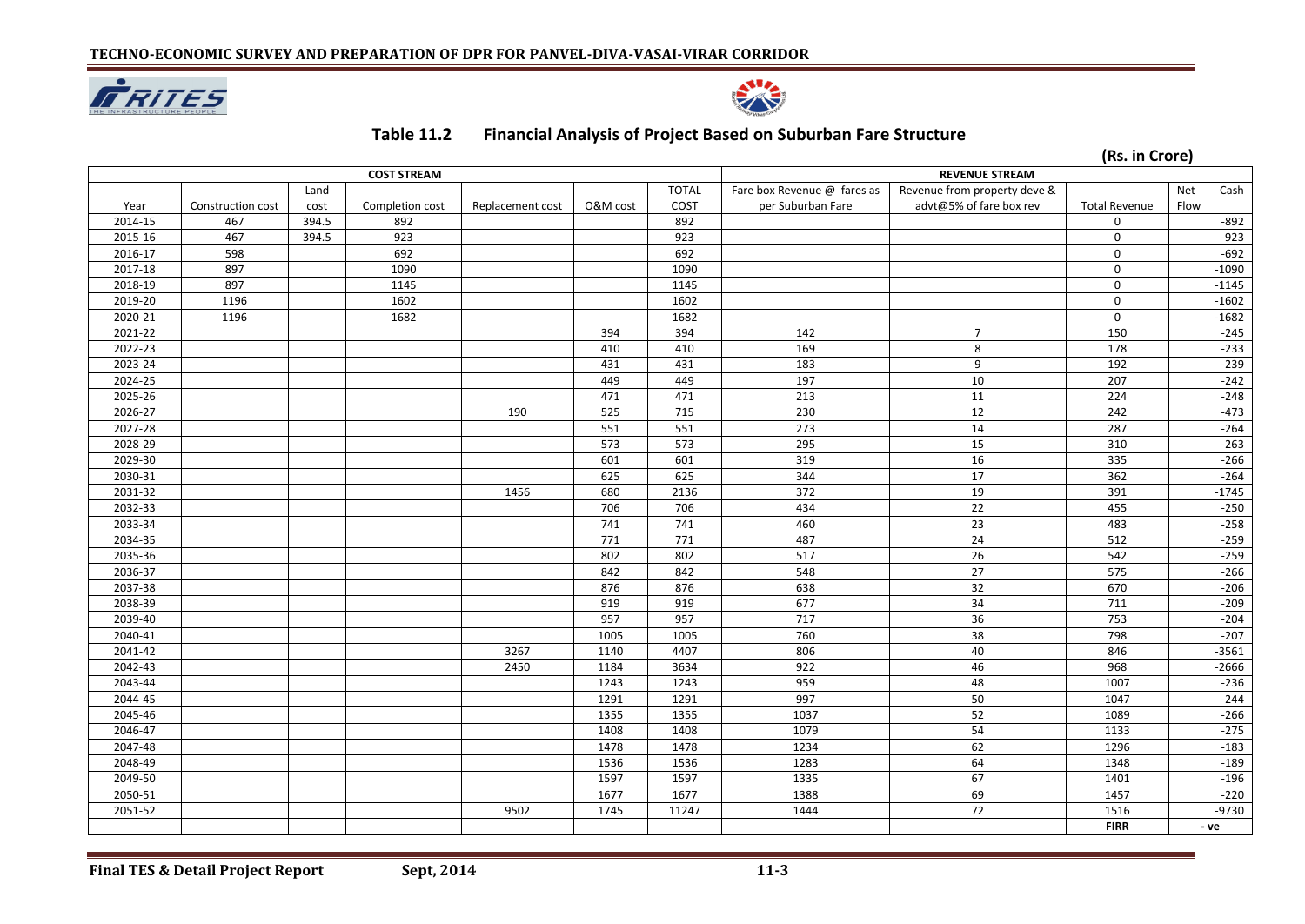

## **11. 2 ECONOMIC ANALYSIS**

#### **ECONOMIC ANALYSIS APPROACH**

The economic appraisal has been carried out within the broad framework of Social Cost  $-$ Benefit Analysis Technique. It is based on the incremental costs and benefits and involves comparison of project costs and benefits in economic terms under the "with" and "without" project scenario. In the analysis, the cost and benefit streams arising under the above project scenarios have been estimated in terms of market prices and economic values have been computed by converting the former using appropriate shadow prices. This has been done to iron out distortions due to externalities and anomalies arising in real world pricing systems. The annual streams of project costs and benefit have been compared upto the year 2051 to estimate the net cost/ benefit and to calculate the economic viability of the project in terms of EIRR.

The Economic Internal Rate of Return (EIRR) for the project has then been arrived using Discounted Cash Flow technique to the net benefit stream at economic prices.

#### **ESTIMATION OF BENEFITS**

The Virar-Panvel Suburban Corridor will yield tangible and non-tangible savings due to equivalent reduction in road traffic and certain socio-economic benefits. The Introduction of fast track rail corridor will result in reduction in number of buses, usage of private vehicles, air pollution and increase the speed of road-based vehicles. This, in turn, will result in significant social benefits due to reduction in fuel consumption, vehicle operating cost and travel time of passengers. Reduction in accidents, pollution and road maintenance costs are the other benefits to the society in general.

The benefit stream that has been quantified includes:

- Capital and operating cost (on present congestion norms) of carrying the total volume of passenger traffic by existing bus system and private vehicles in case fast track rail corridor is not taken up.
- Savings in operating costs of all buses and other vehicles due to de-congestion including those that would continue to use the existing transport network even after the fast track rail corridor is introduced.
- Savings in time of commuters using the new fast track rail corridor over the existing transport modes because of faster speed.
- Savings in time of those passengers continuing on existing modes, because of reduced congestion on roads.
- Savings on account of prevention of accidents and pollution with introduction of fast track rail corridor.
- Savings in road infrastructure and development costs that would be required to cater to increase in traffic, in case fast track rail corridor is not introduced.
- Savings in fuel consumption on account of less number of vehicles on road and decongestion effect with introduction of fast track rail corridor are included in those of vehicle operating cost.
- The quantification of benefits in monetary terms in coming paragraphs has been done at 2013 prices.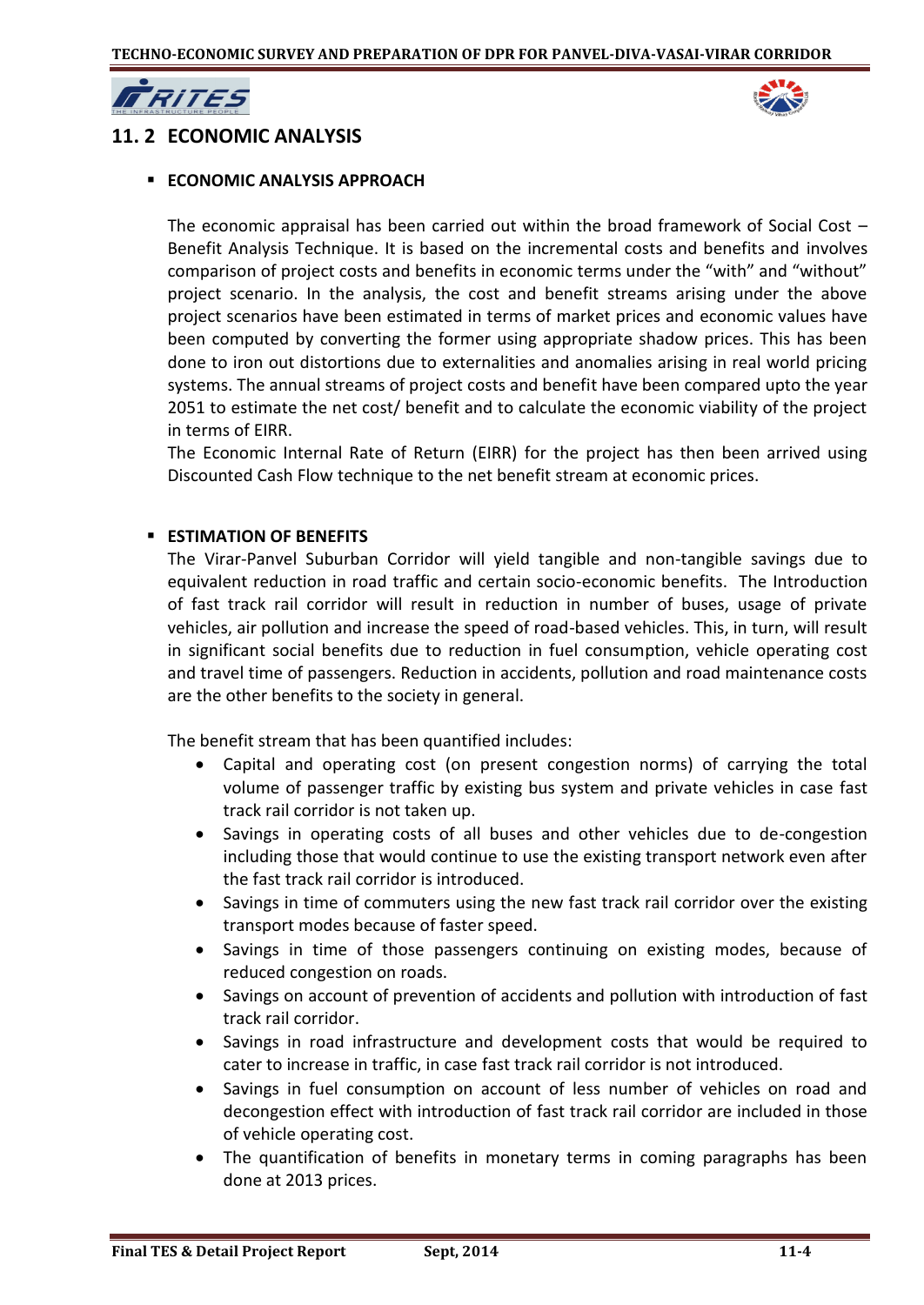



## **TRANSPORT DEMAND ON VIRAR - PANVEL SUBURBAN CORRIDOR**

At present the corridor is served by rail, bus system and IPT modes in addition to private vehicles. The total transport demand and demand estimated on this Suburban corridor for various years is given in **Table 11.5**.

| .                                            |      |      |      |      |
|----------------------------------------------|------|------|------|------|
| <b>TFM</b>                                   | 2021 | 2031 | 2041 | 2051 |
| Daily Trips on (Virar-Panvel Corridor (Lakh) |      | 9.9  |      | 26.3 |

**Table 11.3 Transport Demand Forecast on Virar-Panvel Suburban Corridor** 

The traffic on suburban corridor will come due to shifting of traffic from buses, IPT and private modes and also from train, once a more efficient system is available. From road, the shifting of traffic would be from both buses and private vehicles. It has been estimated that 516 buses will decrease with the introduction of this corridor. This will save Rs. 218 Cr in the year 2021 towards capital and operating cost of bus system. The saving in respect of private vehicles will be approx. Rs. 929 Cr.

## **SAVINGS IN TRAFFIC CONGESTION**

New Corridor will contribute towards reducing the congestion and journey time on roads because of diversion of some traffic to this corridor. Reduction in traffic congestion will save the necessary capital investment and vehicle operating cost as well as increase in time saved per vehicle. With the implementation of this corridor, the savings from operating costs due to decongestion effect has been estimated to be Rs 36 Cr in the year 2021.

### **PASSENGER TIME SAVING**

With the introduction of Virar-Panvel Suburban Corridor, there will be reduction in traffic congestion on the roads and correspondingly, there will be saving in time of commuters travelling by various modes of road transport. With the improved technology, the new system is expected to be faster than the existing suburban system and there will be saving in passenger time shifting o the new rail system. With the implementation of the project, the passenger time savings are estimated at Rs. 146 Cr for the year 2021.

### **SAFETY**

The reduction in traffic volumes on roads brought about by modal transfer to Virar-Panvel Suburban Corridor is expected to reduce number of accidents. Any reduction in number of accidents will involve savings from damage to vehicles and savings towards medical and insurance expenses to persons involved in accidents. The benefits because of accidents prevented with the introduction of this MRTS corridor works out to Rs.6.6 Cr in the year 2021.

## **REDUCED AIR POLLUTION**

The benefits because of saving in cost of prevention of vehicular pollution, with the implementation of Virar-Panvel Suburban Corridor in Mumbai in the year 2021 are expected to be Rs 70 Cr.

### **SHADOW PRICING**

The value of Project cost and benefits have been expressed in terms of market prices. These prices, however, do not reflect the real resource cost and value of benefits derived from the project to the economy. The market prices are distorted due to variety of factors. These factors could be controlled/administered prices of inputs, monopolistic market of inputs, tax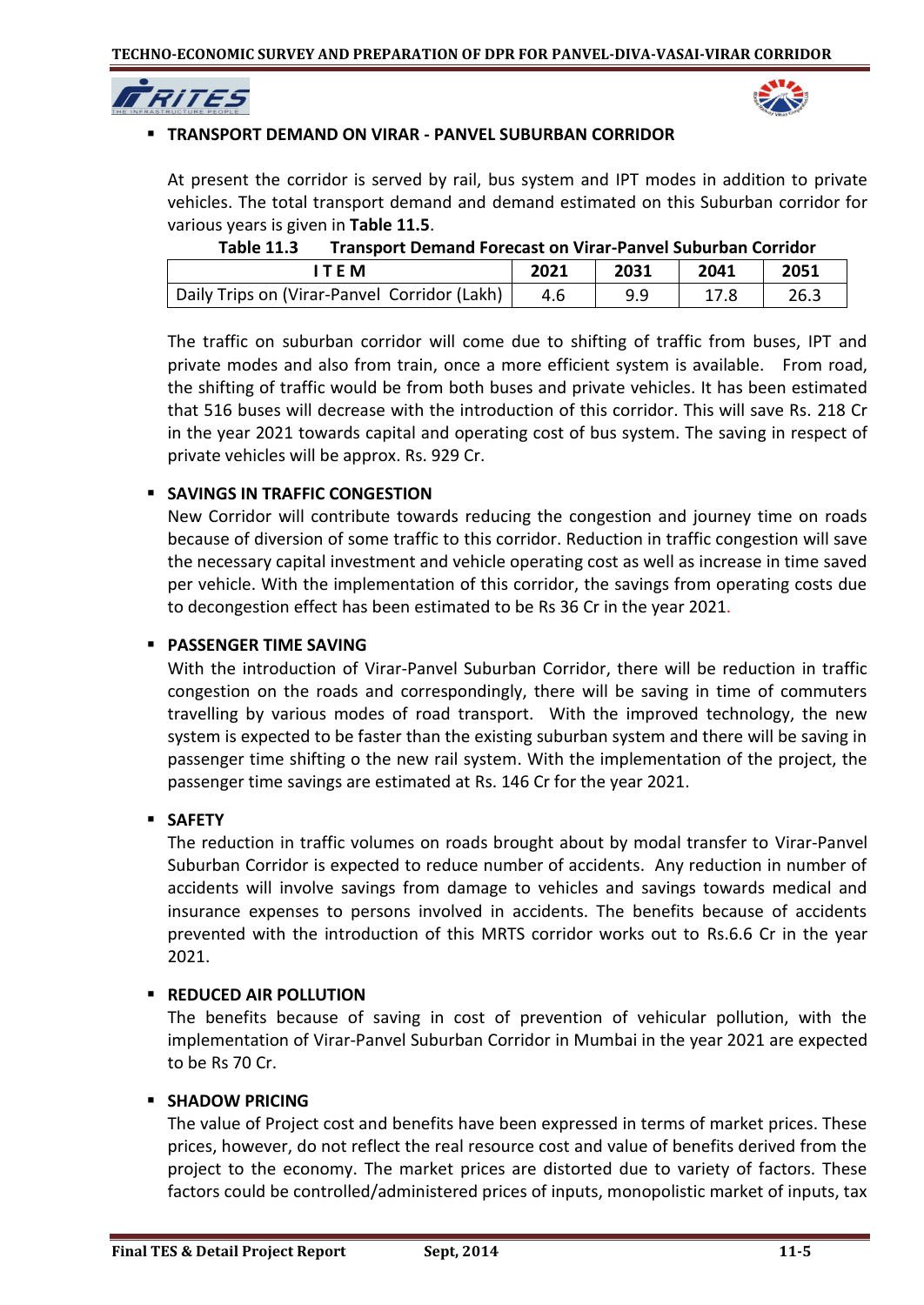



structure, etc. The factors used for converting project inputs and output to economic costs are given in **Table 11.4**.

| S.No | <b>Item</b>                                             | <b>Factor</b> |
|------|---------------------------------------------------------|---------------|
|      | Capital Cost                                            | 0.85          |
| 2    | <b>Operations &amp; Maintenance Cost</b>                | 0.80          |
| 3    | Savings In Capital & Operating Cost Of Buses            | 0.89          |
| 4    | Savings In Capital & Operating Cost Of Private Vehicles | 0.8           |
| 5.   | Savings In Passenger Time                               | 1.0           |
| 6    | Savings In VOC                                          | 1.1           |
|      | Savings In Accident Costs                               | 1.0           |
| 8    | Savings In Pollution Costs                              | 1.0           |

**Table 11.4 Factors used for Converting Project Inputs and Output to Economic Costs**

#### **RESULT OF ECONOMIC ANALYSIS**

The cost and benefit streams up to 2051 in the economic prices have been worked out and presented in **Tables 11.5**. The residual value of facilities (e.g. Rail corridors, equipment for power supply and Tele-communication, rolling stock, etc.) in last year has not been taken into account as benefit in these tables. The total cost worked out on the above basis is then subtracted from the total benefits to estimate the net benefit of the project. This flow is then subjected to the process of discounting to work out the internal rate of return on the project, to examine the viability of the Project in Economic terms. Thereafter, the Project EIRR in economic terms has been arrived by using shadow prices.

The EIRR in economic terms works out to **24.66 %**.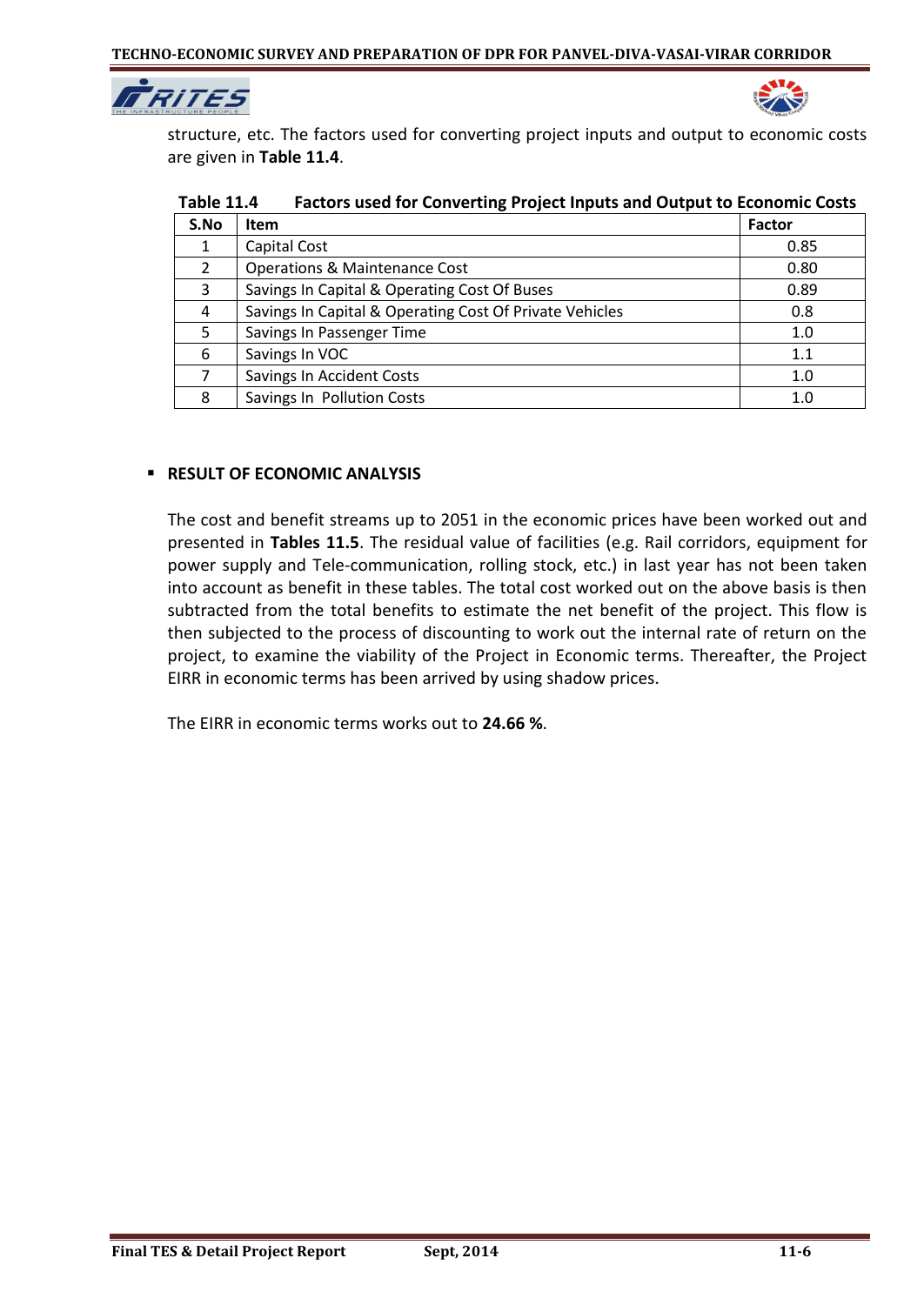



|             |                |                |              |                |                 |             |                     | <b>Units: Rs in Crores</b> |                |                 |
|-------------|----------------|----------------|--------------|----------------|-----------------|-------------|---------------------|----------------------------|----------------|-----------------|
| <b>YEAR</b> | <b>CAPITAL</b> | <b>RUNNING</b> | <b>TOTAL</b> | <b>SAVINGS</b> | <b>FROM</b>     |             | <b>SAVINGS FROM</b> |                            | <b>TOTAL</b>   | <b>NET CASH</b> |
|             |                | <b>EXPENSE</b> | <b>COSTS</b> | <b>BUSES</b>   | <b>OTHERS</b>   | <b>TIME</b> | <b>VOC</b>          | <b>ACC/POL</b>             | <b>SAVINGS</b> | <b>FLOW</b>     |
|             |                | OF MRTS        |              |                | <b>VEHICLES</b> |             |                     |                            |                | Rs. IN Cr.      |
| 2014-15     | 758            | 0              | 758          | 0              | 0               | 0           | 0                   | 0                          | 0              | $-758$          |
| 2015-16     | 785            | 0              | 785          | 0              | 0               | 0           | $\mathbf 0$         | $\mathbf 0$                | 0              | $-785$          |
| 2016-17     | 588            | 0              | 588          | 0              | 0               | 0           | $\mathbf{0}$        | $\mathbf 0$                | 0              | $-588$          |
| 2017-18     | 927            | 0              | 927          | $\mathbf 0$    | 0               | 0           | 0                   | $\mathbf 0$                | 0              | $-927$          |
| 2018-19     | 973            | $\mathbf{0}$   | 973          | 0              | 0               | 0           | $\mathbf{0}$        | $\mathbf{0}$               | 0              | $-973$          |
| 2019-20     | 1362           | 0              | 1362         | 0              | 0               | 0           | $\mathbf{0}$        | $\mathbf{0}$               | 0              | $-1362$         |
| 2020-21     | 1430           | 0              | 1430         | $\mathbf 0$    | 0               | 0           | 0                   | $\mathbf 0$                | 0              | $-1430$         |
| 2021-22     | 0              | 315            | 315          | 301            | 1153            | 175         | 62                  | 118                        | 1809           | 1493.77         |
| 2022-23     | 0              | 328            | 328          | 341            | 1308            | 198         | 70                  | 134                        | 2052           | 1722.7          |
| 2023-24     | 0              | 345            | 345          | 387            | 1483            | 225         | 79                  | 152                        | 2326           | 1981.28         |
| 2024-25     | $\mathbf 0$    | 359            | 359          | 439            | 1682            | 255         | 90                  | 172                        | 2638           | 2278.86         |
| 2025-26     | $\mathbf{0}$   | 377            | 377          | 498            | 1907            | 289         | 102                 | 195                        | 2992           | 2613.9          |
| 2026-27     | 162            | 420            | 581          | 565            | 2163            | 328         | 116                 | 222                        | 3392           | 2812.88         |
| 2027-28     | 0              | 441            | 441          | 640            | 2452            | 372         | 131                 | 251                        | 3847           | 3405.41         |
| 2028-29     | 0              | 458            | 458          | 726            | 2781            | 422         | 149                 | 285                        | 4362           | 3904.88         |
| 2029-30     | 0              | 481            | 481          | 823            | 3153            | 478         | 169                 | 323                        | 4947           | 4464.98         |
| 2030-31     | $\mathbf 0$    | 500            | 500          | 934            | 3576            | 542         | 192                 | 366                        | 5610           | 5109.65         |
| 2031-32     | 1238           | 544            | 1781         | 1216           | 4258            | 646         | 229                 | 436                        | 6784           | 5003.8          |
| 2032-33     | 0              | 565            | 565          | 1353           | 4739            | 719         | 254                 | 485                        | 7550           | 6985.1          |
| 2033-34     | 0              | 593            | 593          | 1506           | 5275            | 800         | 283                 | 540                        | 8403           | 7810.85         |
| 2034-35     | 0              | 617            | 617          | 1676           | 5871            | 890         | 315                 | 601                        | 9353           | 8736.36         |
| 2035-36     | 0              | 641            | 641          | 1866           | 6534            | 991         | 351                 | 669                        | 10410          | 9769.7          |
| 2036-37     | 0              | 673            | 673          | 2076           | 7272            | 1103        | 390                 | 744                        | 11586          | 10911.6         |
| 2037-38     | 0              | 701            | 701          | 2311           | 8094            | 1227        | 434                 | 828                        | 12895          | 12193.4         |
| 2038-39     | $\mathbf 0$    | 736            | 736          | 2572           | 9009            | 1366        | 484                 | 922                        | 14352          | 13617.4         |
| 2039-40     | $\mathbf 0$    | 766            | 766          | 2863           | 10027           | 1520        | 538                 | 1026                       | 15974          | 15208.4         |
| 2040-41     | 0              | 804            | 804          | 3186           | 11160           | 1692        | 599                 | 1142                       | 17779          | 16975.2         |
| 2041-42     | 2777           | 912            | 3689         | 3940           | 12514           | 1883        | 1136                | 1318                       | 20791          | 17101.8         |
| 2042-43     | 2082           | 947            | 3029         | 4303           | 13665           | 2057        | 1240                | 1439                       | 22704          | 19674.6         |
| 2043-44     | 0              | 994            | 994          | 4699           | 14922           | 2246        | 1354                | 1572                       | 24793          | 23798.7         |
| 2044-45     | 0              | 1033           | 1033         | 5131           | 16295           | 2453        | 1479                | 1717                       | 27074          | 26042.5         |
| 2045-46     | $\mathbf 0$    | 1084           | 1084         | 5603           | 17794           | 2678        | 1615                | 1874                       | 29565          | 28479.9         |
| 2046-47     | $\mathbf 0$    | 1126           | 1126         | 6119           | 19431           | 2925        | 1764                | 2047                       | 32285          | 31159.7         |
| 2047-48     | 0              | 1183           | 1183         | 6681           | 21219           | 3194        | 1926                | 2235                       | 35255          | 34072.4         |
| 2048-49     | $\mathbf 0$    | 1229           | 1229         | 7296           | 23171           | 3488        | 2103                | 2441                       | 38498          | 37269.9         |
| 2049-50     | 0              | 1278           | 1278         | 7967           | 25303           | 3808        | 2296                | 2665                       | 42040          | 40761           |
| 2050-51     | 0              | 1342           | 1342         | 8700           | 27630           | 4159        | 2508                | 2911                       | 45908          | 44566.1         |
| 2051-52     | 8077           | 1396           | 9472         | 9501           | 30172           | 4541        | 2738                | 3178                       | 50132          | 40657.7         |
|             |                |                |              |                |                 |             |                     |                            | <b>IRR</b>     | 24.66%          |

## **Table 11.5 Cost and Benefit Stream for Virar Panvel Suburban Corridor in Mumbai: Economic Prices**